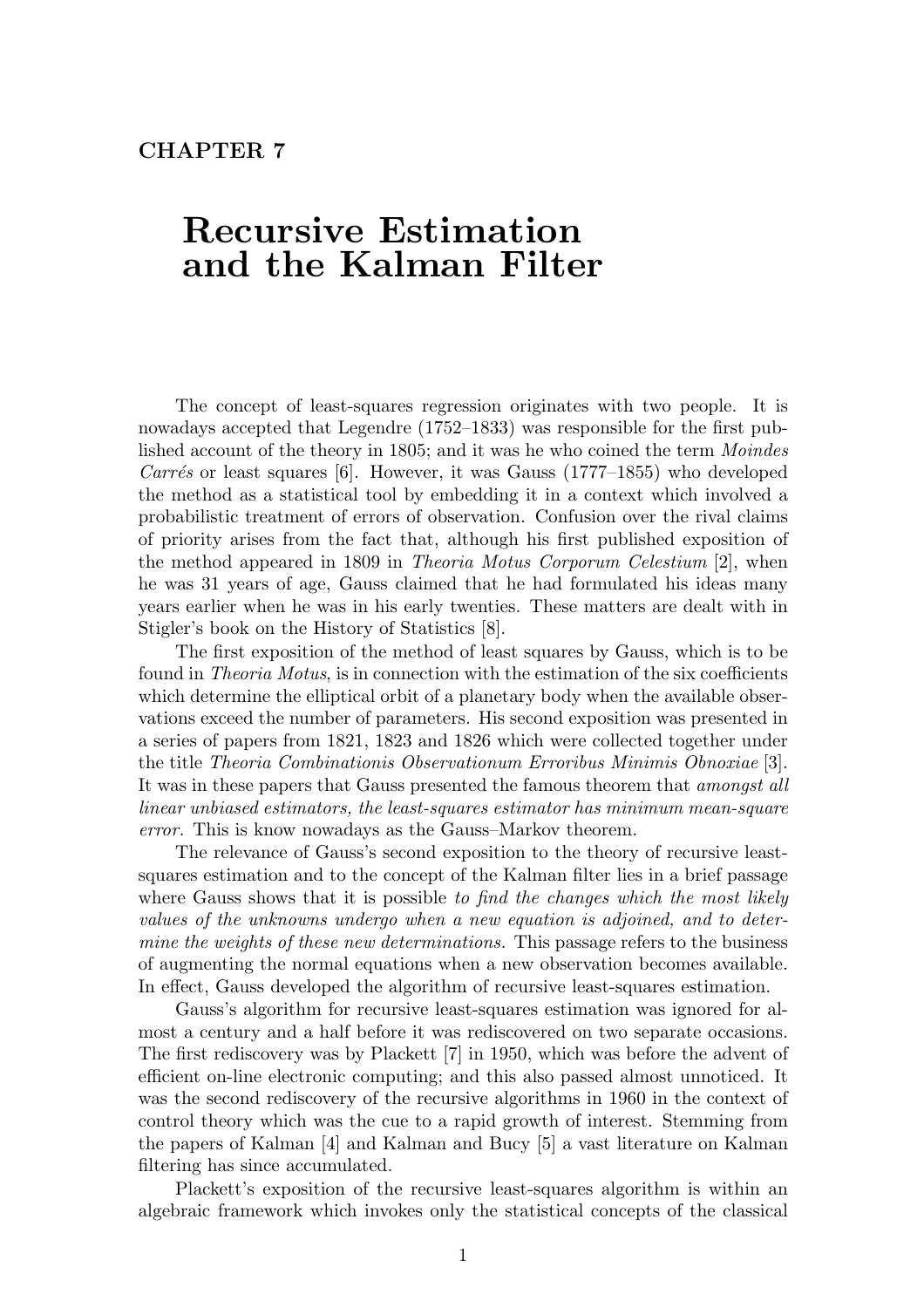linear regression model. Kalman's derivation was within the wider context of a state-space model with time-varying parameters. Although the core of the Kalman filter is still the Gauss–Plackett algorithm of recursive least-squares estimation, the widening of the context adds significantly to the extent and to the complexity of the algebra.

It seems certain that Kalman was unaware of the contributions of Gauss and Plackett; and his techniques of deriving the algorithm were quite different from theirs. He based his derivation upon the use of orthogonal projectors in deriving the minimum-mean-square-error predictors. His derivation invokes the concept of an infinite-dimensional Hilbert space.

Since Kalman's seminal paper, several other derivations have been offered, and a welter of alternative notation has arisen. Most of the alternative derivations attempt to avoid the concepts of Hilbert space and to reduce the terminology of the derivation to something closer to that of the ordinary theory of least-squares regression. Other derivations have been from a maximum-likelihood or a Bayesian standpoint. The derivation which has attracted the attention of econometricians is that of Duncan and Horn [1]. This exploits the concept of mixed estimation which originates with Theil and Goldberger [9] and which was extended by Theil [10]. An account of the method is to be found in the textbook of Theil [11, 347–352].

The method of mixed estimation is often derided by Bayesian theorists who describe it as back-door Bayesianism. In their view, it represents an attempt to use Bayesian methods without espousing the relevant Bayesian concepts, To be fair, it must be said that Theil has provided, in his textbook, an account of the Bayesian interpretation of the mixed estimation technique [11, 670–672]; and this provides an excellent way of understanding the paradigm shift which is involved in passing from classical concepts to Bayesian concepts.

The derivation of the Kalman filter by Duncan and Horn [1], although based in familiar territory, is, to my mind, utterly confusing. Its only virtue is that the notation seems familiar. The state vector, whose estimation is the object of the exercise, is compared with the vector of regression parameters in a classical linear model. However, it is nowhere clear whether this vector is to be regarded as constant or as random. This makes the crucial concept of the dispersion matrix associated with the vector particularly confusing.

It seems that, in order to clarify the statistical issues which are entailed by the Kalman filter, one must adhere rigorously either to classical concepts or to Bayesian concepts. To mix the two is a recipe for confusion unless one has a facility for passing from one to the other with ease. The derivation of the Kalman filter is not a good context in which to acquire such a facility.

The essential truth about the Kalman filter is that it is enormously complex. Its derivation, by whatever method, is bound to be lengthy and its equations are difficult to memorise. It is precisely this complexity which gives the Kalman filter its enormous power. It represents an *omnium gatherum* for a wide range of problems in statistical inference.

A comparison with the difficulties of the theory of quantum mechanics might be in order. Quantum theory has been effective is solving a wide range of problems in physics, chemistry and electronics. Nevertheless, the philosophical foundations of the theory have been a matter of debate ever since its emergence in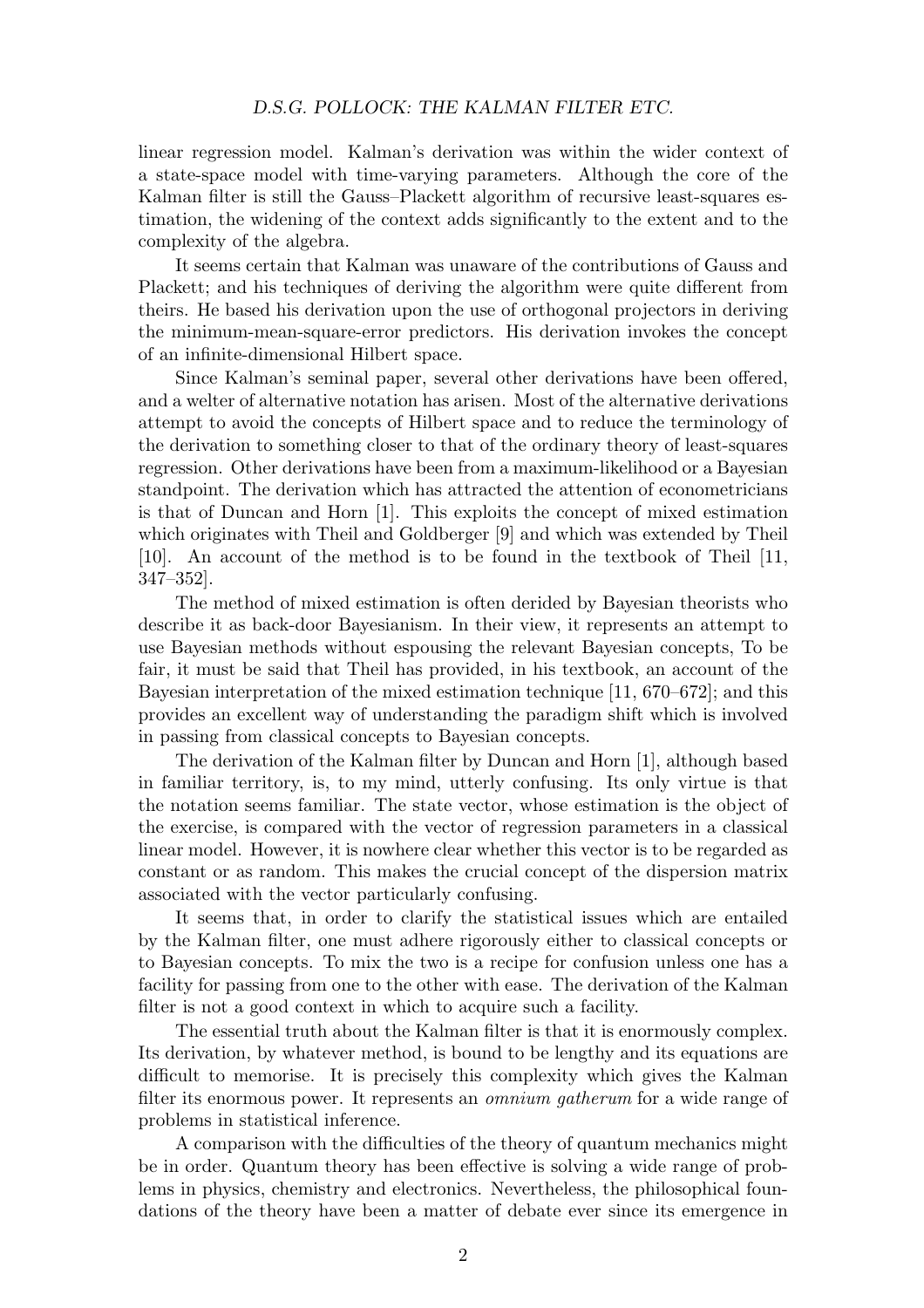the 1930's. Most practitioners of the quantum mechanics would agreed that, if one keeps ones eyes to the ground and watches each step, then one can proceed without undue difficulty. It is when one begins to contemplate the larger issues of meaning and of methodology that one runs the danger of falling into a vicious confusion.

## **Conditional Expectations and Classical Regression Theory**

In deriving the algorithm of recursive least-squares estimation and in generalising it to obtain the Kalman filter, we shall rely upon the calculus of conditional expectations. Our approach is one which might be described as covert Bayesianism as distinct from back-door Bayesianism. That is to say, the derivation will be compatible with the principles of Bayesian inference, albeit that few of the Bayesian concepts will be invoked.

The calculus of conditional expectations can be derived within the context of a simple regression model which is classical in the sense that a regression relationship is postulated in which the unknown parameters are regarded as fixed quantities. We shall uncover some essential relationships within the underlying theoretical regression relationship; and, in order to obtain empirical estimators, we shall invoke the method of moments.

The method of moments is the principle of estimation which declares that, in order to derive consistent estimators of population parameters, we need only replace the theoretical moments within the set of relationships which determine these parameters by the corresponding sample moments.

Let x and y be random vectors whose joint distribution is characterised by well-defined first and second-order moments. In particular, let us define the following second-order moments of *x* and *y*

(1)  
\n
$$
D(x) = E(xx') - E(x)E(x'),
$$
\n
$$
D(y) = E(yy') - E(y)E(y'),
$$
\n
$$
C(y, x) = E(yx') - E(y)E(x').
$$

Also, let us postulate that the conditional expectation of *y* given *x* is a simple linear function of *x*:

$$
(2) \tE(y|x) = \alpha + B'x.
$$

Then the object is to find expressions for the vector  $\alpha$  and the matrix  $B$  which are in terms of the moments listed under (1).

We begin by multiplying  $E(y|x)$  by the marginal density function of x and by integrating with respect to *x*. This converts the conditional expectation into an unconditional expectation. The general result may be expressed by writing

(3) 
$$
E\{E(y|x)\} = E(y).
$$

On applying the latter to equation (2), we find that

(4) 
$$
E(y) = \alpha + B'E(x), \quad \text{or} \quad \alpha = E(y) - B'E(x).
$$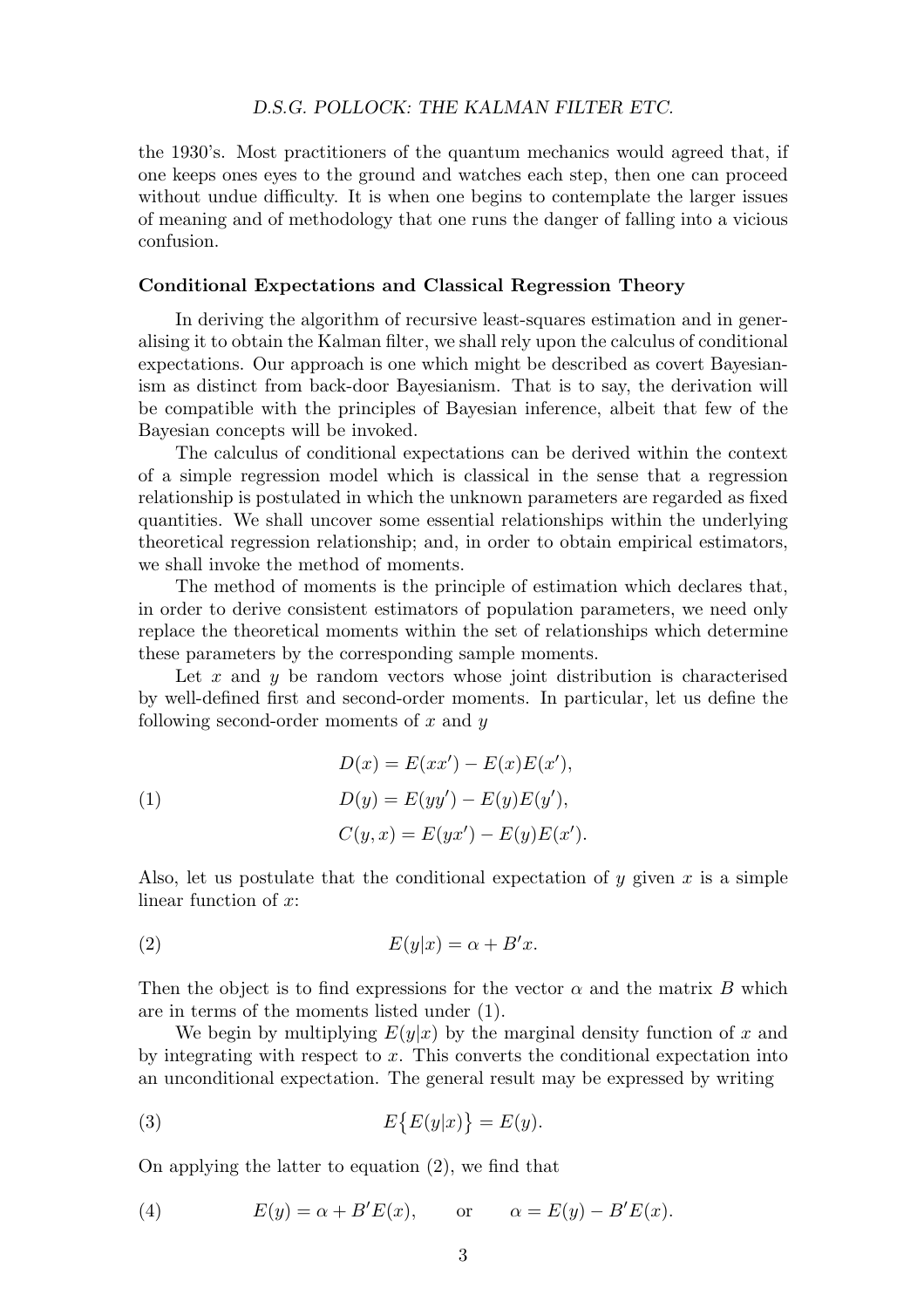Next, by multiplying  $E(y|x)$  by  $x<sup>0</sup>$  and by the marginal marginal density function of  $x$ , and by integrating with respect to  $x$ , we obtain the joint moment  $E(xy')$ . Thus, from equation (2), we get

(5) 
$$
E(yx') = \alpha E(x) + B'E(xx').
$$

But, postmultiplying the first equation under  $(4)$  by  $E(x')$  gives

(6) 
$$
E(y)E(x') = \alpha E(x') + B'E(x)E(x'),
$$

and, when this is subtracted from (5), the result, in view of the definitions under (1), is

(7) 
$$
C(y,x) = E(yx') - E(y)E(x')
$$

$$
= B'\{E(xx') - E(x)E(x')\}
$$

$$
= B'D(x).
$$

The result from (7) is that

(8) 
$$
B' = C(y, x)D^{-1}(x).
$$

This expression for *B* and the expression for  $\alpha$  under (4) can be substituted into equation (2) to give

(9)  
\n
$$
E(y|x) = \alpha + Bx
$$
\n
$$
= E(y) - B'E(x) + B'x
$$
\n
$$
= E(y) + C(y, x)D^{-1}(x)\{x - E(x)\}.
$$

In the usual presentation of the theory of the classical regression model, the observations on *x* and *y* for  $t = 1, \ldots, T$  are accumulated in the matrices *X* and *Y* as successions of row vectors, each arrayed below its predecessor. If the matrices *X* and *Y* contain the mean-adjusted observations, then the products  $T^{-1}X'X$ and  $T^{-1}X'Y$  become the empirical counterparts of the moment matrices  $D(x)$ and  $C(x, y)$  respectively. The estimator of *B* derived from the principle of the method of moments is  $\hat{B} = (X'X)^{-1}X'Y$ .

Several additional results in the algebra of conditional expectations which we shall invoke in the next section can also be derived with ease. To avoid burdening this account with unnecessary developments, let us simply declare in summary that, if  $x, y$  are jointly distributed variables which bear the linear relationship  $E(y|x) = \alpha + B'x$ , then

(10) 
$$
E(y|x) = E(y) + C(y, x)D^{-1}(x)\{x - E(x)\},
$$

(11) 
$$
D(y|x) = D(y) - C(y,x)D^{-1}(x)C(x,y),
$$

(12)  $E\{E(y|x)\} = E(y),$ 

(13) 
$$
D\{E(y|x)\} = C(y,x)D^{-1}(x)C(x,y),
$$

(14) 
$$
D(y) = D(y|x) + D\{E(y|x)\},\
$$

(15) 
$$
C\{y - E(y|x), x\} = 0.
$$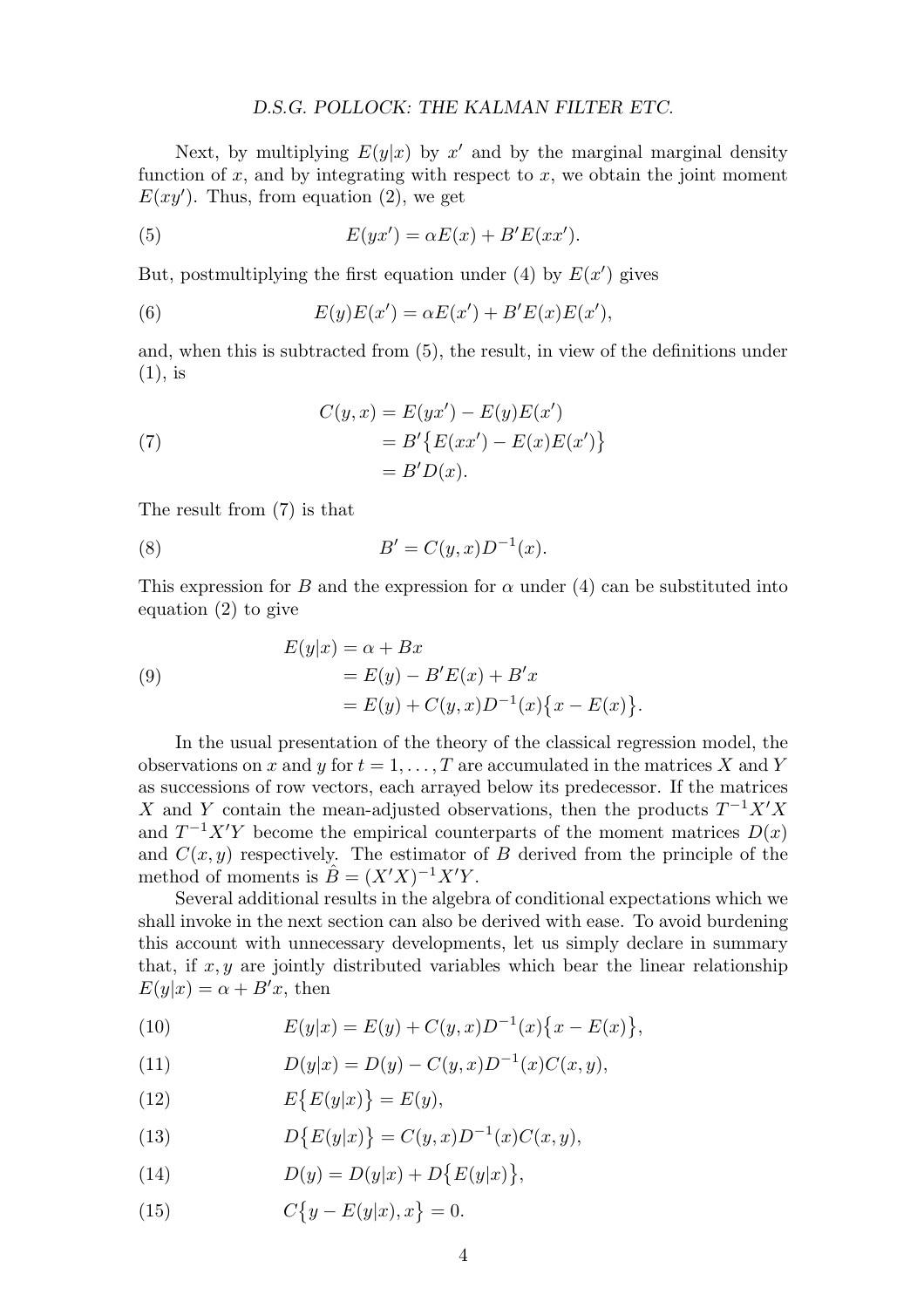#### **Recursive Least-Squares Estimation**

We may use the results in the algebra of conditional expectations presented above to derive the algorithm for the recursive least-squares estimation of the parameters of a classical linear regression model. The *t*th instance of the regression relationship is represented by

$$
(16) \t\t y_t = x_t'\beta + \varepsilon_t.
$$

Here  $y_t$  is a scalar element instead of the vector which appears in equation (2). Notice also that the expression for the mean value has undergone a transposition so that we have  $x_t$ <sup>*β*</sup> instead of  $\beta' x_t$ . Since the mean value is also a scalar, nothing is affected. It is assumed that the disturbances  $\varepsilon_t$  are serially independent with

(17) 
$$
E(\varepsilon_t) = 0
$$
 and  $V(\varepsilon_t) = \sigma^2$  for all t.

In order to initiate the recursion, there must be an initial estimate  $b_0$  of  $\beta$ together with a corresponding dispersion matrix. In the usual context of classical regression theory, we should regard this dispersion matrix as the variance– covariance matrix of the estimator. Instead, we are inclined to attribute a distribution to  $\beta$  and to regard  $b_0 = E(\beta)$  and  $P_0 = D(\beta)$  as its mean and its dispersion matrix. This distribution is, in effect, a Bayesian prior.

The empirical information available at time *t* is the set of observations  $\mathcal{I}_t = \{y_1, \ldots, y_t\}$ . In an alternative notation, we would use  $\mathcal{I}_0 = \{\beta_0, P_0\}$  to denote the prior information which would be included together with the empirical information in all information sets  $\mathcal{I}_t$  with  $t > 0$ .

Our object is to derive the estimates  $b_t = E(\beta | \mathcal{I}_t)$  and  $P_t = D(\beta | \mathcal{I}_t)$  from the information available at time *t* in a manner which makes best use of the previous estimates  $b_{t-1} = E(\beta | \mathcal{I}_{t-1})$  and  $P_{t-1} = D(\beta | \mathcal{I}_{t-1})$ . The first task is to evaluate the expression

(18) 
$$
E(\beta|\mathcal{I}_t) = E(\beta|\mathcal{I}_{t-1}) + C(\beta, y_t|\mathcal{I}_{t-1})D^{-1}(y_t|\mathcal{I}_{t-1})\{y_t - E(y_t|\mathcal{I}_{t-1})\},
$$

which is derived directly from  $(10)$ . There are three elements on the RHS which require further development. The first is the term

(19) 
$$
y_t - E(y_t | \mathcal{I}_{t-1}) = y_t - x_t' b_{t-1} = h_t.
$$

This is the error from predicting  $y_t$  from the information available at time  $t-1$ . Next is the dispersion matrix of associated with this prediction. This is

(20) 
$$
D(y_t|\mathcal{I}_{t-1}) = D\{x'_t(\beta - b_{t|t-1})\} + D(\varepsilon_t) = x'_t P_{t-1} x_t + \sigma^2 = D(h_t).
$$

Finally there is the covariance

(21)  
\n
$$
C(\beta, y_t | \mathcal{I}_{t-1}) = E\{(\beta - b_{t-1})y_t'\}
$$
\n
$$
= E\{(\beta - b_{t-1})(x_t'\beta + \varepsilon_t)'\}
$$
\n
$$
= P_{t-1}x_t.
$$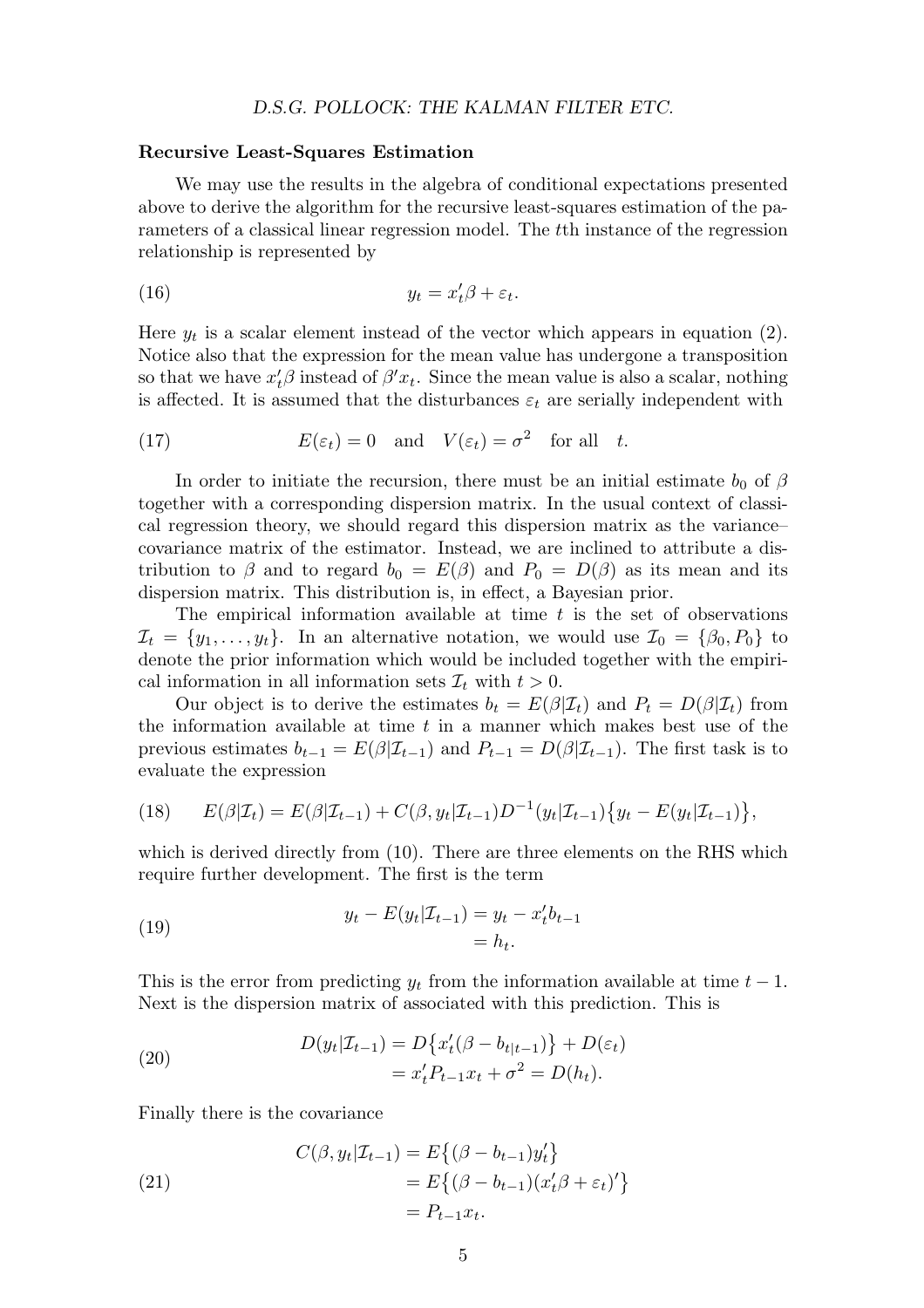On putting these elements together, we get

(22) 
$$
b_t = b_{t-1} + P_{t-1} x_t (x_t' P_{t-1} x_t + \sigma^2)^{-1} (y_t - x_t' b_{t-1}).
$$

There must also be a means of deriving the dispersion matrix  $D(\beta|\mathcal{I}_t) = P_t$ from its predecessor  $D(\beta|\mathcal{I}_{t-1}) = P_{t-1}$ . Equation (11) indicates that

(23) 
$$
D(\beta|\mathcal{I}_t) = D(\beta|\mathcal{I}_{t-1}) - C(\beta, y_t|\mathcal{I}_{t-1})D^{-1}(y_t|\mathcal{I}_{t-1})C(y_t, \beta|\mathcal{I}_{t-1}).
$$

It follows from (20) and (21) that this is

(24) 
$$
P_t = P_{t-1} - P_{t-1} x_t (x_t' P_{t-1} x_t + \sigma^2)^{-1} x_t' P_{t-1}.
$$

It is useful, for future reference, to anatomise the components of the recursive least-squares algorithm. A summary of the equations, which entails some further definitions, is as follows:

(25) 
$$
h_t = y_t - x'_t b_{t-1}, \qquad \text{ Prediction Error}
$$

(26) 
$$
f_t = x_t' P_{t-1} x_t + \sigma^2, \qquad Error \ Disperson
$$

(27) 
$$
\kappa_t = P_{t-1} x_t f_t^{-1}, \qquad \text{Filter Gain}
$$

(28) 
$$
b_t = b_{t-1} + \kappa_t h_t, \qquad \qquad Parameter \; Estimate
$$

(29) 
$$
P_t = (I - \kappa_t x_t) P_{t-1}.
$$
 *Estimate Dispression*

Alternative expressions are available for  $P_t$  and  $\kappa_t$ :

(30) 
$$
P_t = (P_{t-1}^{-1} + \sigma^{-2} x_t x_t')^{-1},
$$

(31) 
$$
\kappa_t = \sigma^{-2} P_t x_t.
$$

The expression on the RHS of (30) is confirmed by using the well-known matrix inversion formula

(32) 
$$
(B + CDC')^{-1} = B^{-1} - B^{-1}C(C'B^{-1}C + D^{-1})^{-1}C'B^{-1}
$$

to recover the original expression for  $P_t$  given under  $(29)$ . To verify the identity  $P_{t-1}x_tf_t^{-1} = P_{t}x_t\sigma^{-2}$  which equates (27) and (31), we write it as  $P_t^{-1}P_{t-1}x_t =$  $x_t \sigma^{-2} f_t$ . The latter is readily confirmed using the expression for  $P_t$  from (30) and the expression for  $f_t$  from (26).

Equation (30) indicates that

(33) 
$$
\sigma^2 P_t^{-1} = \sigma^2 P_0^{-1} + \sum_{i=1}^t x_i x_i'.
$$

Apart from the matrix  $\sigma^2 P_0^{-1}$ , which becomes relatively insignificant for large values of *t*, this is just the familiar moment matrix of ordinary least-squares regression.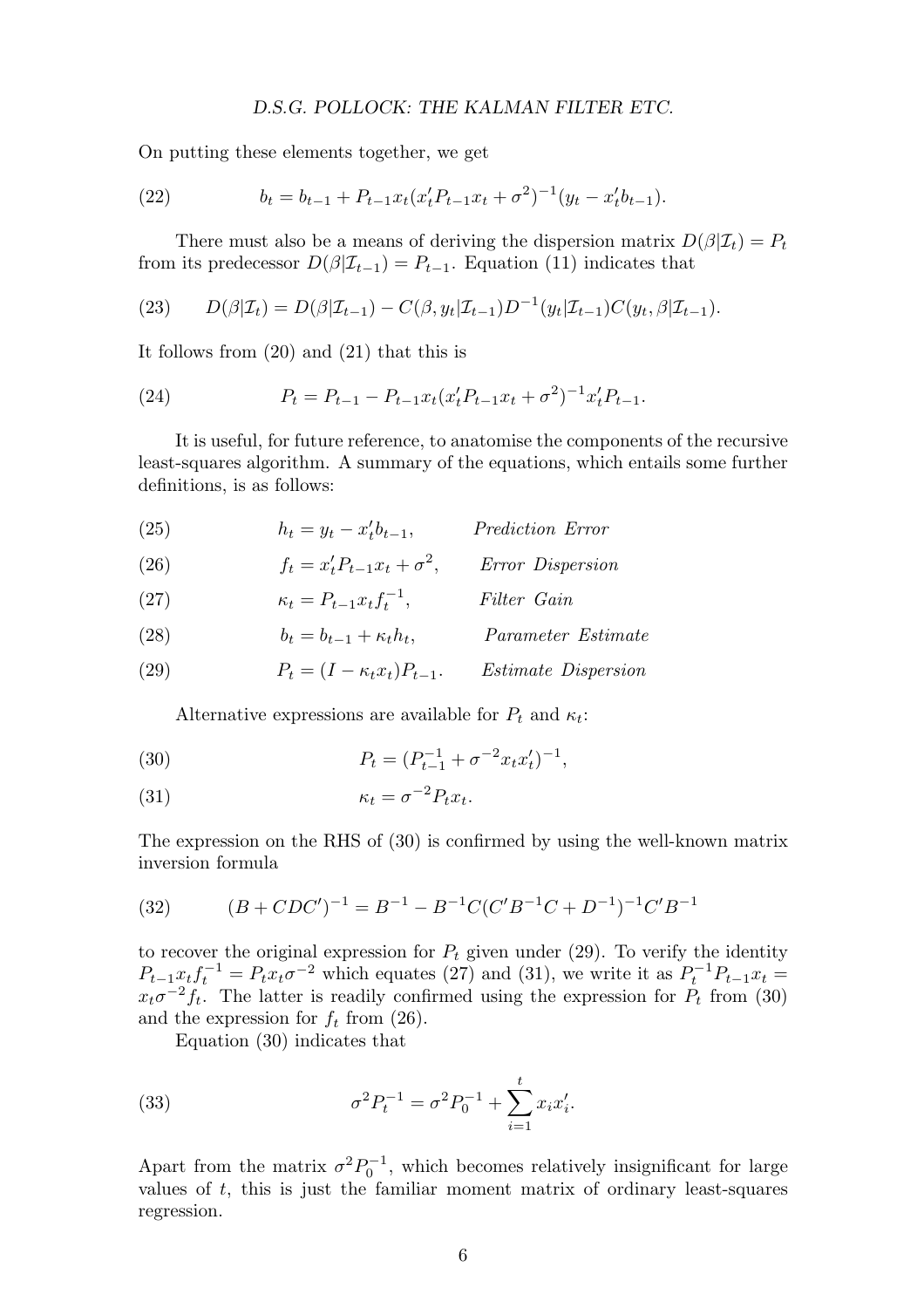When equations  $(30)$  and  $(31)$  are used in  $(28)$ , we get the following expression for recursive least-squares estimate:

(34) 
$$
b_t = b_{t-1} + \sigma^{-2} (P_{t-1}^{-1} + \sigma^{-2} x_t x_t')^{-1} x_t (y_t - x_t' b_{t-1}).
$$

The equation serves to show that  $\sigma^2$ , which is a factor of  $P_t$ , can be cancelled from the formula for *bt*.

The formula of (34) certainly appears to be simpler than that of (22). However, in comparison to the latter, it is computationally inefficient. The formula of (22) entails finding the inverse of the scalar element  $f_t = x_t P_{t-1} x'_t + \sigma^2$  which represents the dispersion of the prediction error. The formula under (33) involves the inversion of the entire matrix  $P_t$ . To use this formula in place of that of  $(22)$ would be to loose all the computational advantages of the recursive least-squares algorithm.

#### **Extensions of the Recursive Least-Squares Algorithm**

The algorithm which we have presented in the previous section represents little more than an alternative means of computing the ordinary least-squares regression estimates. If the parameters of the underlying process which generates the data are stable, then we can expect the estimate  $b_t$  to converge also to a stable value as the number of observations *t* increases At the same time, the elements of the dispersion matrix *P<sup>t</sup>* will decrease in value.

A further consequence of the growth of the number of observations is that the filter gain  $\kappa_t$  will diminish at *t* increases. This implies that the impact of successive prediction errors upon the estimate of  $\beta$  will diminish as the amount of information already incorporated in the estimate increases.

If there is doubt about the constancy of the regression parameter, then it may be desirable to give greater weight to the more recent data; and it might even be appropriate to discard data which has reached a certain age and has passed its date of expiry.

One way of accommodating parametric variability is to base the estimate on only the most recent portion of the data. As each new observation is acquired another observation may be removed so that, at any instant, the estimator comprises only *n* points. Such an estimator has been described as a rolling regression. Implementations are available in the recent versions of the more popular econometric computer packages such as *Microfit 3.0* and *PCGive*.

It is a simple matter to extend the algorithm of the previous section to produce a rolling regression. The additional task is to remove the data which was acquired at time  $t - n$ . The first step is to adjust the moment matrix to give  $\sigma^2 P_t^{*-1} = \sigma^2 P_{t-1}^{-1} - x_{t-n} x'_{t-n}$ . The matrix inversion formula of (32) indicates that

(35) 
$$
P_t^* = (P_{t-1}^{-1} - \sigma^{-2} x_{t-n} x'_{t-n})^{-1}
$$

$$
= P_{t-1} - P_{t-1} x_{t-n} (x'_{t-n} P_{t-1} x_{t-n} - \sigma^2)^{-1} x'_{t-n} P_{t-1},
$$

Next, an intermediate estimate  $b_t^*$ , which is based upon the reduced information, is obtained from  $b_{t-1}$  via the formula

(36) 
$$
b_t^* = b_{t-1} - \sigma^{-2} P_t^{*-1} x_{t-n} (y_{t-n} - x'_{t-n} b_{t-1})
$$

$$
= b_{t-1} - P_{t-1} x_{t-n} (x'_{t-n} P_{t-1} x_{t-n} - \sigma^2)^{-1} (y_{t-n} - x'_{t-n} b_{t-1}).
$$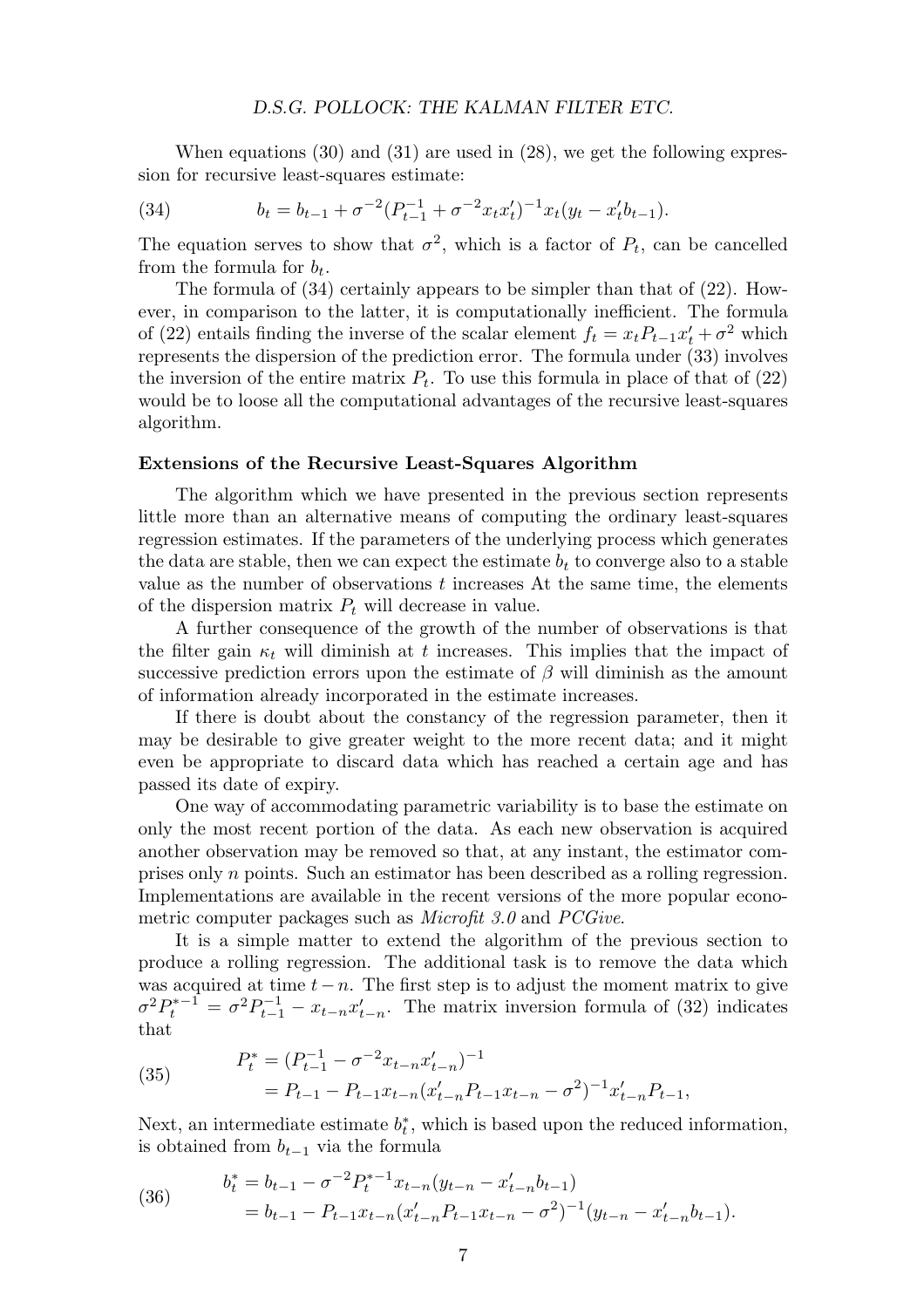This formula can be understood by considering the inverse problem of obtaining  $b_{t-1}$  from  $b_t^*$  by the *addition* of the information from time  $t-n$ . A rearrangement of the resulting expression for  $b_{t-1}$  gives the initial expression for  $b_t^*$  under (36). Finally, the estimate  $b_t$ , which is based on the *n* data points  $x_t, \ldots, x_{t-n+1}$ , is obtained from the formula under (22) by replacing  $b_{t-1}$  with  $b_t^*$  and  $P_{t-1}$  with  $P_t^*$ .

Discarding observations which have passed a date of expiry is an appropriate procedure when the processes generating the data are liable, from time to time, to undergo sudden structural changes. For it ensures that any misinformation which is conveyed by the data which predate the structural change will not be kept on record permanently. However, if the processes are expected to change gradually in a more or less systematic fashion, then a gradual discounting of old data may be more appropriate. An exponential weighting scheme applied to the data might serve this purpose.

Let the rate at which the data is discounted be given by a parameter  $\lambda \in$  $(0, 1]$ . Then, in place of the expression for  $P_t$  under  $(30)$ , we should have

(37) 
$$
P_t = (\lambda P_{t-1}^{-1} + \sigma^{-2} x_t x_t')^{-1}
$$

$$
= \frac{1}{\lambda} \Big\{ P_{t-1} - P_{t-1} x_t (x_t' P_{t-1} x_t + \lambda \sigma^2)^{-1} x_t P_{t-1} \Big\}.
$$

The formula for the parameter estimate would be

(38) 
$$
b_t = b_{t-1} + P_{t-1}x_t(x_t'P_{t-1}x_t + \lambda \sigma^2)^{-1}(y - x_t'b_{t-1}).
$$

It is curious that econometric packages mentioned above have implemented rolling regression but not exponentially-weighted regression.

A wide variety of techniques for shaping the memory of the recursive leastsquare algorithm may be devised. However, it is clear that such formulations are essentially pragmatic, and one might wish for a theoretical basis from which to develop the algorithms. The basis is provided by the fully-fledged Kalman filter.

The elaboration of the recursive least-square model which is required in order to achieve the generality of the Kalman filter is the addition of a process which describes the variation of the parameter vector  $\beta$ . Such a process might be described by the equation

$$
\beta_t = \Phi \beta_{t-1} + \nu_t,
$$

which represents a Markov scheme. We shall consider such an elaboration in the next section. However, we shall begin by adopting a new notation. The reason is that the Kalman filter is a system which accommodates a very wide range of models; and one should avoid making references automatically to the regression model.

#### **Equations of the Kalman Filter**

We shall present the basic equations of the Kalman filter in the briefest possible manner. The state-space model, which underlies the Kalman filter, consists of two equations

- (40)  $y_t = H_t \xi_t + \eta_t$ , Observation Equation
- (41)  $\xi_t = \Phi_t \xi_{t-1} + \nu_t$ , Transition Equation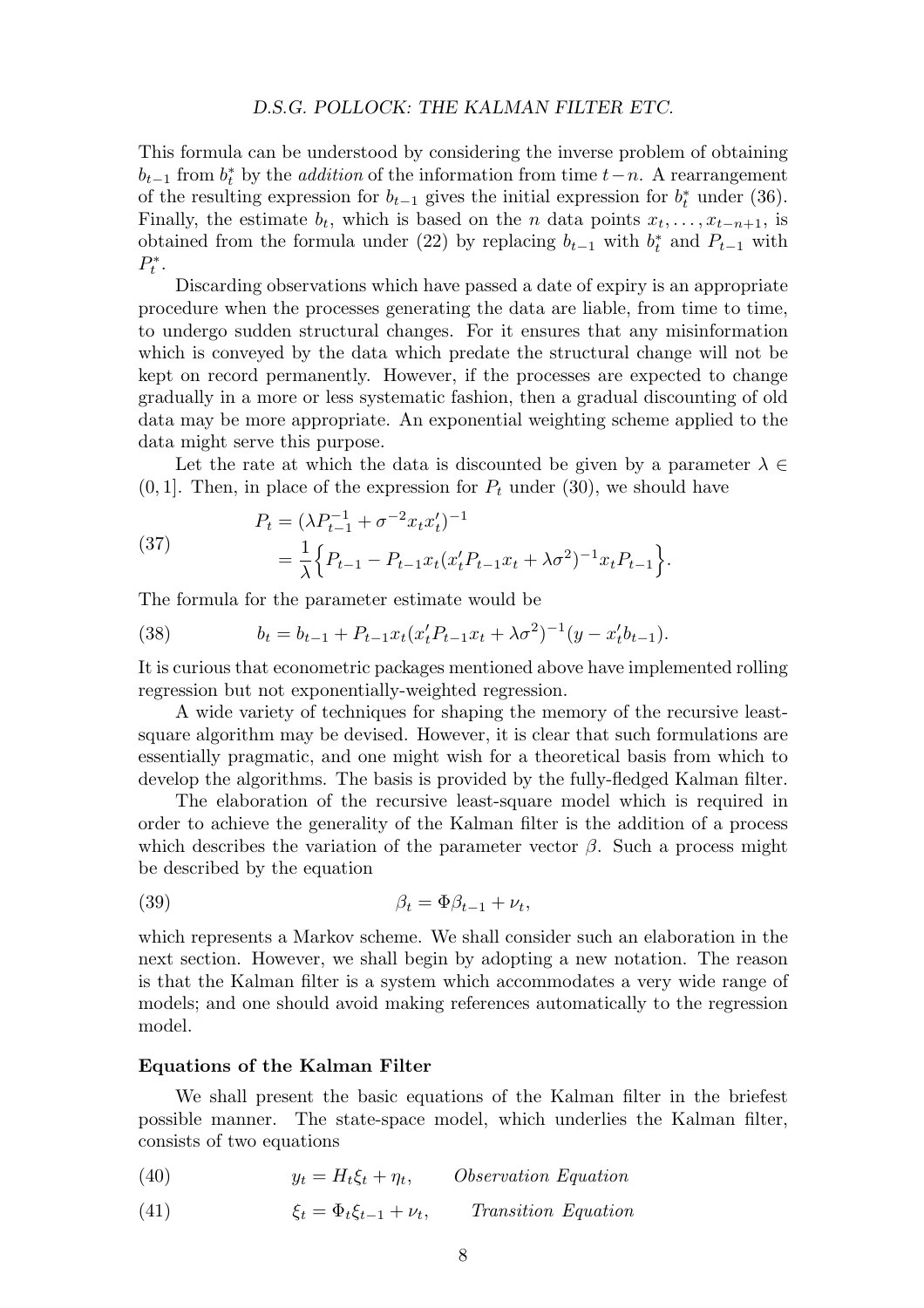where  $y_t$  is the observation on the system and  $\xi_t$  is the state vector. The observation error  $\eta_t$  and the state disturbance  $\nu_t$  are mutually uncorrelated random vectors of zero mean with dispersion matrices

(42) 
$$
D(\eta_t) = \Omega_t \quad \text{and} \quad D(\nu_t) = \Psi_t.
$$

The observation equation is analogous to the regression equation of (16), whereas the transition equation is simply  $(39)$  in new notation.

It is assumed that the matrices  $H_t$ ,  $\Phi_t$ ,  $\Omega_t$  and  $\Psi_t$  are known for all  $t =$ 1,...,*n* and that an initial estimate  $x_0$  is available for the state vector  $\xi_0$  at time  $t = 0$  together with a dispersion matrix  $D(\xi_0) = P_0$ . The empirical information available at time *t* is the set of observations  $\mathcal{I}_t = \{y_1, \ldots, y_t\}.$ 

The Kalman-filter equations determine the state-vector estimates  $x_{t|t-1} =$  $E(\xi_t|\mathcal{I}_{t-1})$  and  $x_t = E(\xi_t|\mathcal{I}_t)$  and their associated dispersion matrices  $P_{t|t-1}$  and  $P_t$ . From  $x_{t|t-1}$ , the prediction  $\hat{y}_{t|t-1} = H_t x_{t|t-1}$  is formed which has a dispersion matrix  $F_t$ . A summary of these equations is as follows:

(43) 
$$
x_{t|t-1} = \Phi_t x_{t-1}, \qquad \qquad State \; Prediction
$$

(44) 
$$
P_{t|t-1} = \Phi_t P_{t-1} \Phi'_t + \Psi_t, \qquad \text{ Prediction Disperson}
$$

(45) 
$$
e_t = y_t - H_t x_{t|t-1}, \qquad \text{ Prediction Error}
$$

(46) 
$$
F_t = H_t P_{t|t-1} H'_t + \Omega_t, \qquad Error \ Disperson
$$

(47) 
$$
K_t = P_{t|t-1}H_t'F_t^{-1}, \qquad Kalman \ Gain
$$

(48) 
$$
x_t = x_{t|t-1} + K_t e_t, \qquad \text{State Estimate}
$$

(49)  $P_t = (I - K_t H_t) P_{t|t-1}$ . Estimate Dispersion

In comparison with the equations of the recursive regression algorithm listed under  $(25)-(22)$ , there are two additions: equation  $(43)$  for the state prediction and equation (44) for its dispersion. These owe their existence to the presence of the transition equation (41); and they vanish when  $\Phi = I$  and  $\nu_t = 0$ .

Alternative expressions are available for  $P_t$  and  $K_t$  on the assumption that  $\Omega_t$  is nonsingular:

(50) 
$$
P_t = (P_{t|t-1}^{-1} + H_t' \Omega_t^{-1} H_t)^{-1},
$$

(51) 
$$
K_t = P_t H_t' \Omega_t^{-1}.
$$

By applying the matrix inversion lemma to the expression on the RHS of (50), we obtain the original expression for  $P_t$  given under (49). To verify the identity  $P_{t|t-1}H'_tF_t^{-1} = P_tH'_t\Omega_t^{-1}$  which equates (47) and (51), we write it as  $P_t^{-1}P_{t|t-1}H'_t =$  $H_t^j \Omega_t^{-1} F_t$ . The latter is readily confirmed using the expression for  $P_t$  from (50) and the expression for  $F_t$  from (46).

The equations of the Kalman filter may be derived using the results from the algebra of conditional expectations which are listed under  $(10)$ – $(15)$ .

Of the equations listed under  $(43)$ — $(49)$ , those under  $(45)$  and  $(47)$  are merely definitions.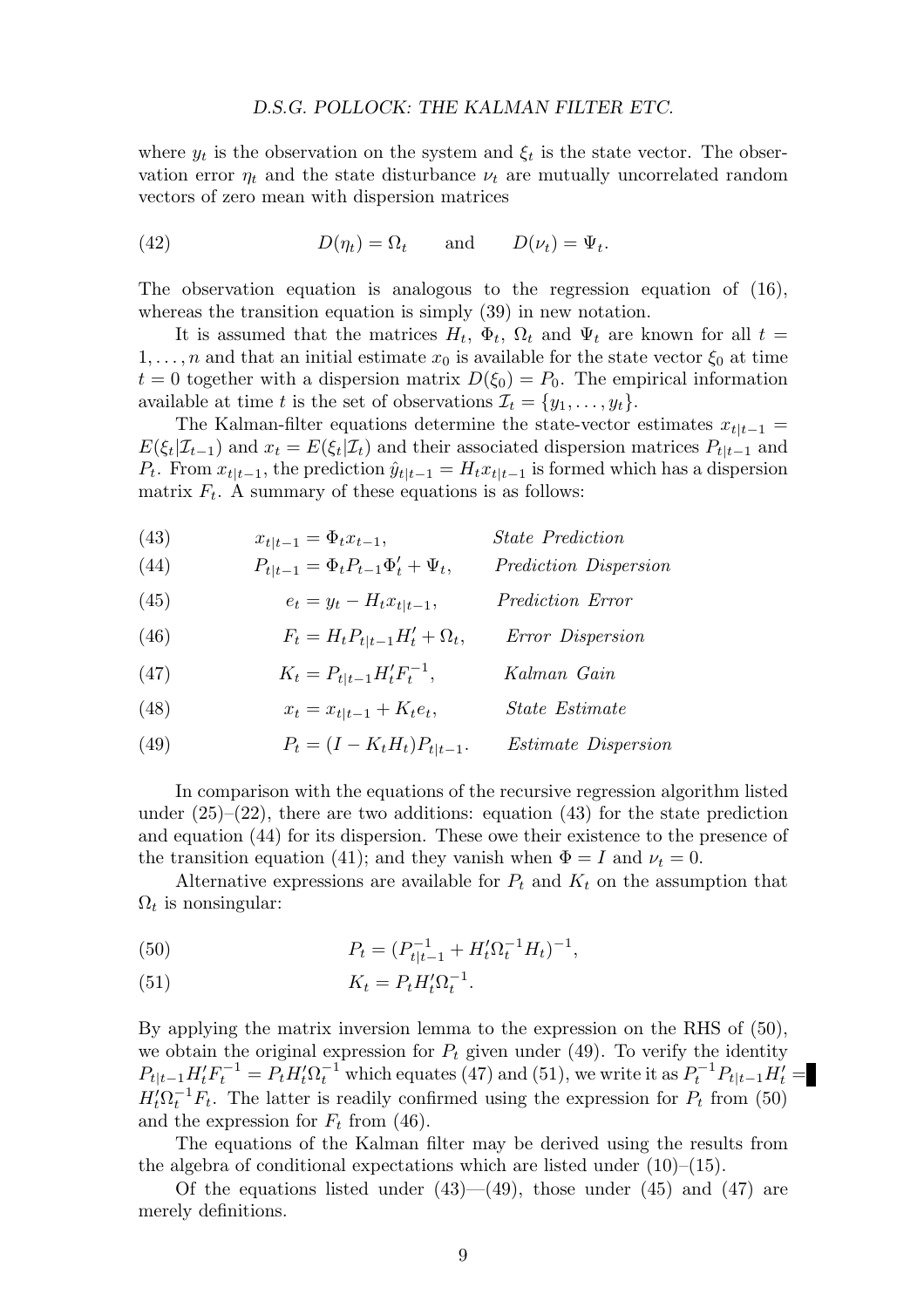To demonstrate equation (43), we use (12) to show that

(52)  
\n
$$
E(\xi_t|\mathcal{I}_{t-1}) = E\{E(\xi_t|\xi_{t-1})|\mathcal{I}_{t-1}\}
$$
\n
$$
= E\{\Phi_t\xi_{t-1}|\mathcal{I}_{t-1}\}
$$
\n
$$
= \Phi_t x_{t-1}.
$$

We use (14) to demonstrate equation (44):

(53)  
\n
$$
D(\xi_t|\mathcal{I}_{t-1}) = D(\xi_t|\xi_{t-1}) + D\{E(\xi_t|\xi_{t-1})|\mathcal{I}_{t-1}\}
$$
\n
$$
= \Psi_t + D\{\Phi_t\xi_{t-1}|\mathcal{I}_{t-1}\}
$$
\n
$$
= \Psi_t + \Phi_tP_{t-1}\Phi'_t.
$$

To obtain equation (46), we substitute (40) into (45) to give  $e_t = H_t(\xi_t - \xi_t)$  $x_{t|t-1}$  +  $\eta_t$ . Then, in view of the statistical independence of the terms on the RHS, we have

(54) 
$$
D(e_t) = D\{H_t(\xi_t - x_{t|t-1})\} + D(\eta_t) = H_t P_{t|t-1} H'_t + \Omega_t = D(y_t | \mathcal{I}_{t-1}).
$$

To demonstrate the updating equation (48), we begin by noting that

(55)  

$$
C(\xi_t, y_t | \mathcal{I}_{t-1}) = E\{ (\xi_t - x_{t|t-1}) y_t' \}
$$

$$
= E\{ (\xi_t - x_{t|t-1}) (H_t \xi_t + \eta_t)' \}
$$

$$
= P_{t|t-1} H_t'.
$$

It follows from (10) that

(56) 
$$
E(\xi_t|\mathcal{I}_t) = E(\xi_t|\mathcal{I}_{t-1}) + C(\xi_t, y_t|\mathcal{I}_{t-1})D^{-1}(y_t|\mathcal{I}_{t-1})\{y_t - E(y_t|\mathcal{I}_{t-1})\}
$$

$$
= x_{t|t-1} + P_{t|t-1}H_t'F_t^{-1}e_t.
$$

The dispersion matrix under (49) for the updated estimate is obtained via equation (11):

(57) 
$$
D(\xi_t|\mathcal{I}_t) = D(\xi_t|\mathcal{I}_{t-1}) - C(\xi_t, y_t|\mathcal{I}_{t-1})D^{-1}(y_t|\mathcal{I}_{t-1})C(y_t, \xi_t|\mathcal{I}_{t-1})
$$

$$
= P_{t|t-1} - P_{t|t-1}H_t'F_t^{-1}H_tP_{t|t-1}.
$$